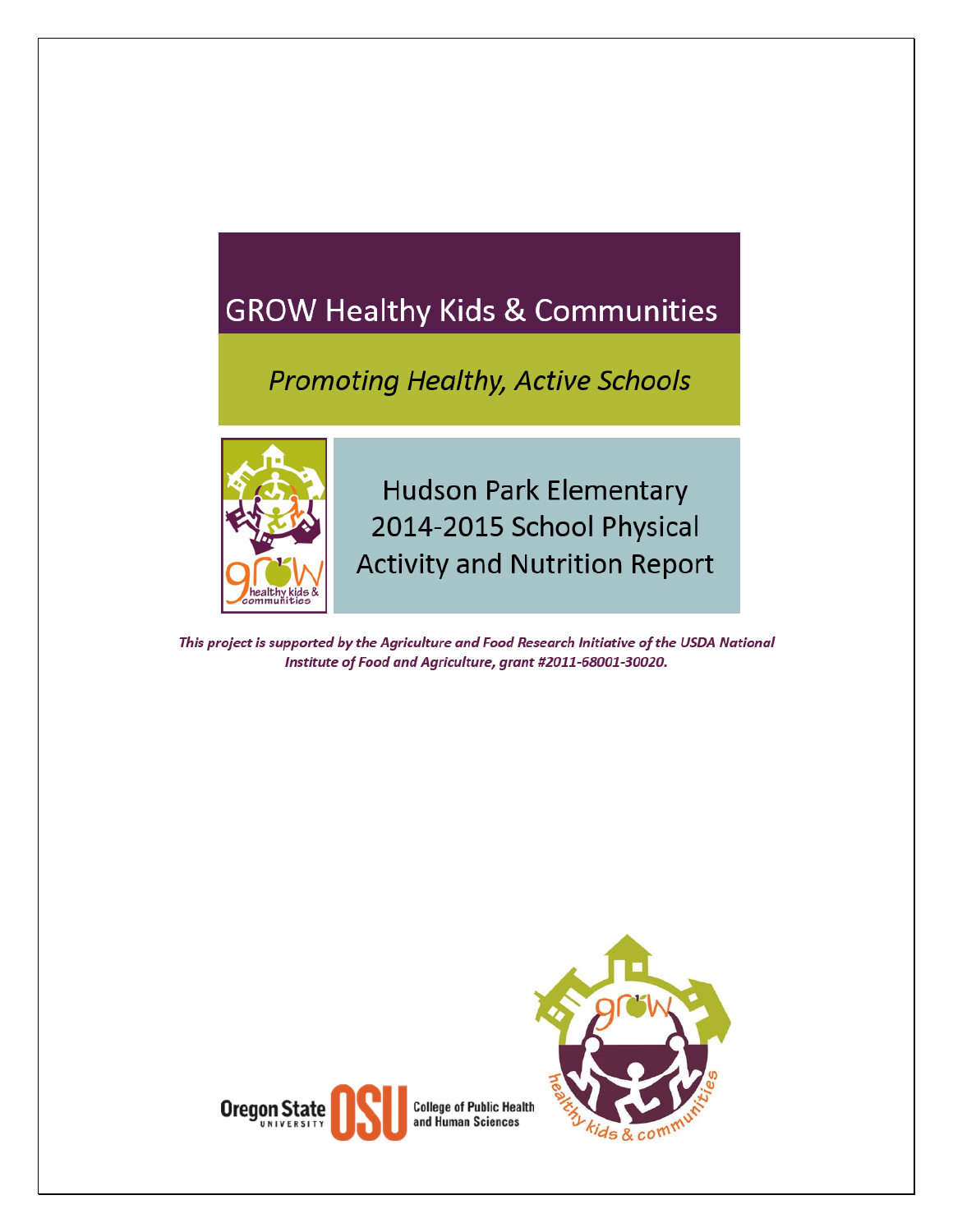#### **Hudson Park Elementary School Fact Sheet**

Individuals living in rural areas in the US are significantly more likely to be overweight or obese compared to those living in metropolitan areas[.](#page-4-0)<sup>1</sup> Many factors may be contributing to this increased likelihood such as limited availability and accessibility to healthy foods and physical activity opportunities, and an unfavorable built environment for walking and biking.

The first graph shows your school's data from Fall 2012 compared to Fall 2013 and Fall 2014. The second graph shows a comparison between BMI across grades and sex for Fall 2014. The percentages reflect the combined prevalence of overweight and obesity. Nationally, 34.4% of 6-11 year olds are overweight and 17.7% are obese<sup>2</sup>.

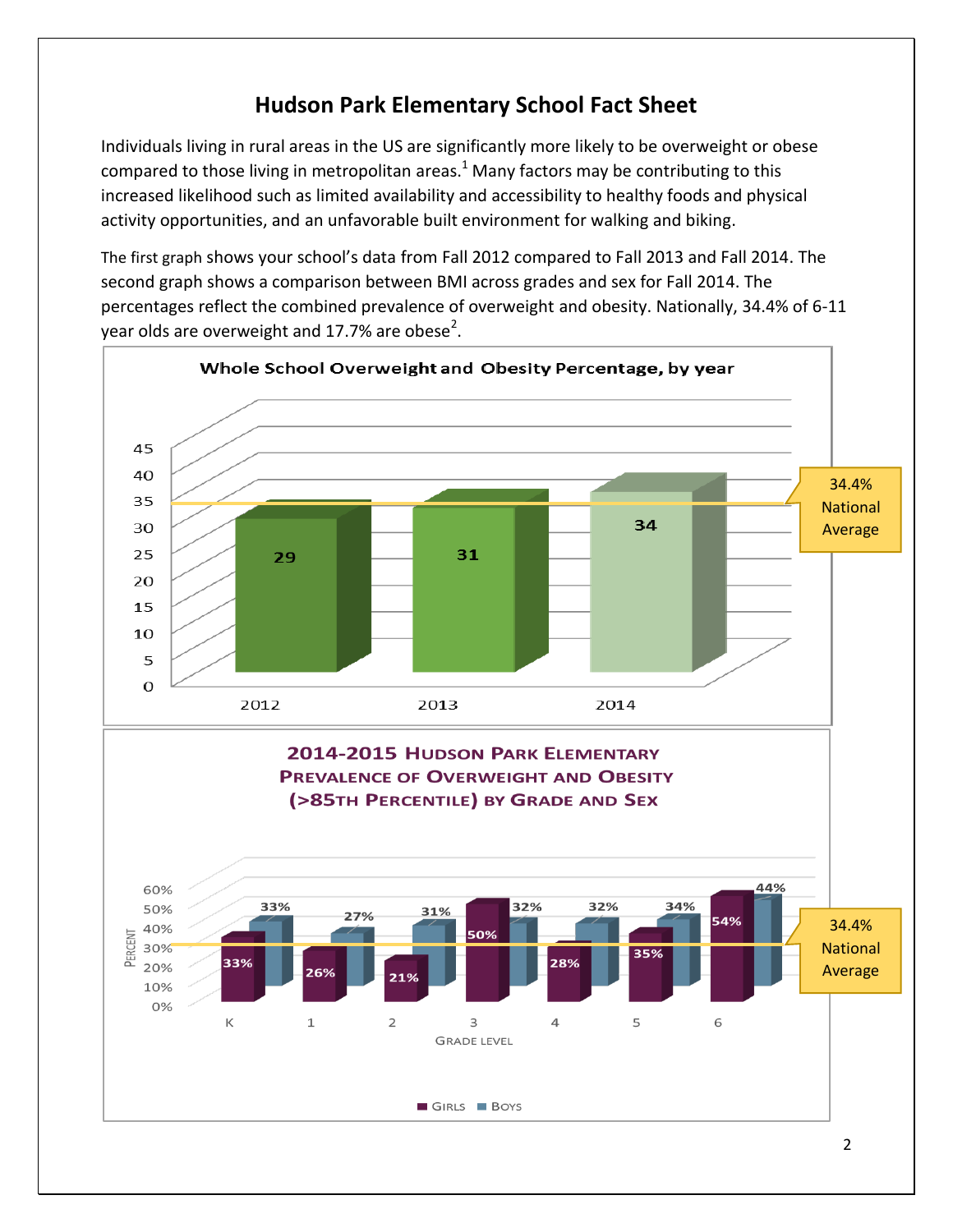### **Physical Activity Data**

Research presenting rural and urban differences in physical activity (PA) among children is somewhat mixed. However, meeting PA recommendations can protect kids who live in rural areas against unhealthy weight gain.<sup>[1](#page-4-0)</sup>

It is recommended that children get at least 60 minutes of moderate to vigorous physical activity (MVPA\*) each day.<sup>[3](#page-4-1)</sup> The first graph shows your school's PA broken into Total PA and MVPA for the entire school. The second graph shows the school's physical activity data broken down by grade.



**\*** Refer to the Physical Activity Guidelines for more information about the recommended levels of physical activity and definitions of "moderate and vigorous" physical activity: http://www.health.gov/paguidelines/midcourse/youth-fact-sheet.pdf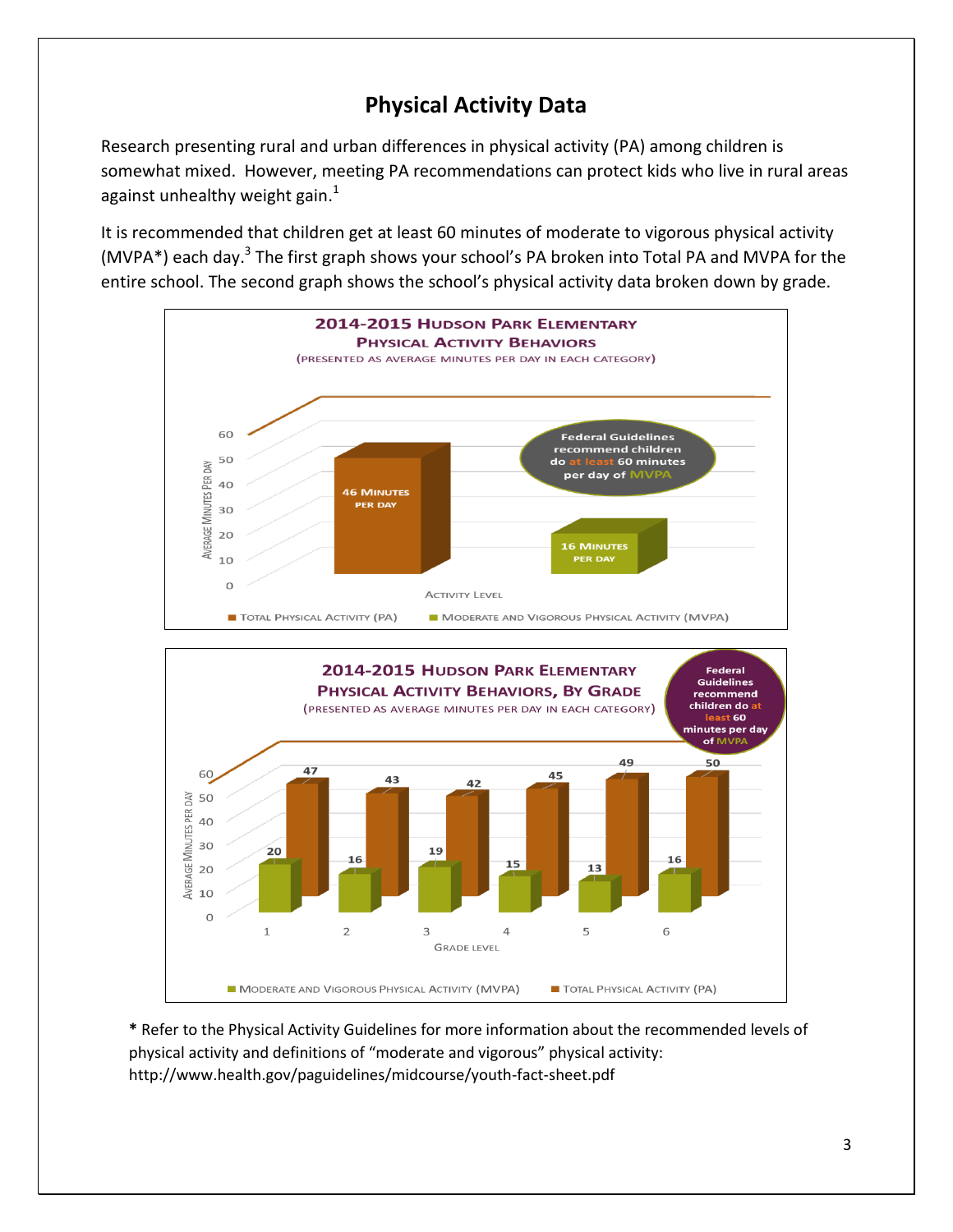#### **School Physical Activity and Nutrition Environment**

Schools are critically important environments that have significant impacts on children's learning and health behaviors[.](#page-4-2)<sup>4</sup> The GROW Healthy Kids & Community Program is committed to helping increase awareness about your school's physical activity and food environments and the impact those environments may have on child health. The School Physical Activity and Nutrition Environment Tool (SPAN-ET) was used to assess the PA and nutrition environments at your school.



| $\Box$ Poor Practice     | $\Box$ Fair Practice   | □ Good Practice        | $\Box$ Best Practice   |
|--------------------------|------------------------|------------------------|------------------------|
| < 25%                    | $26\% < 50\%$          | $51\% < 75\%$          | 76% < 100%             |
| No/very few criteria are | Some criteria are met, | Many criteria are met, | Most criteria are met; |
| met, can be seen or      | can be seen or         | can be seen or         | some may exceed        |
| documented.              | documented.            | documented.            | current criterion.     |

Scores are based on the percentage of criteria met for each area of interest and for each category – overall, PA, nutrition. The graph above shows that your school met 73% of the total SPAN-ET criteria. This is your school's overall score. For the PA and nutrition domains, more than 50% but less than 75% of criteria were met, which is labeled "good" practice.

More information about your school's PA and nutrition environments is provided in your 2014-2015 SPAN-ET Report and Resource Guide. The Report highlights areas where your school has been successful in providing an environment that supports healthy physical activity and nutrition behaviors, and areas where there is room for improvement. The Resource Guide indicates your school's scores for all SPAN-ET criteria, provides evidence-based and effective resources for action strategies, and can be used to help your school wellness committee prioritize and track changes over time.